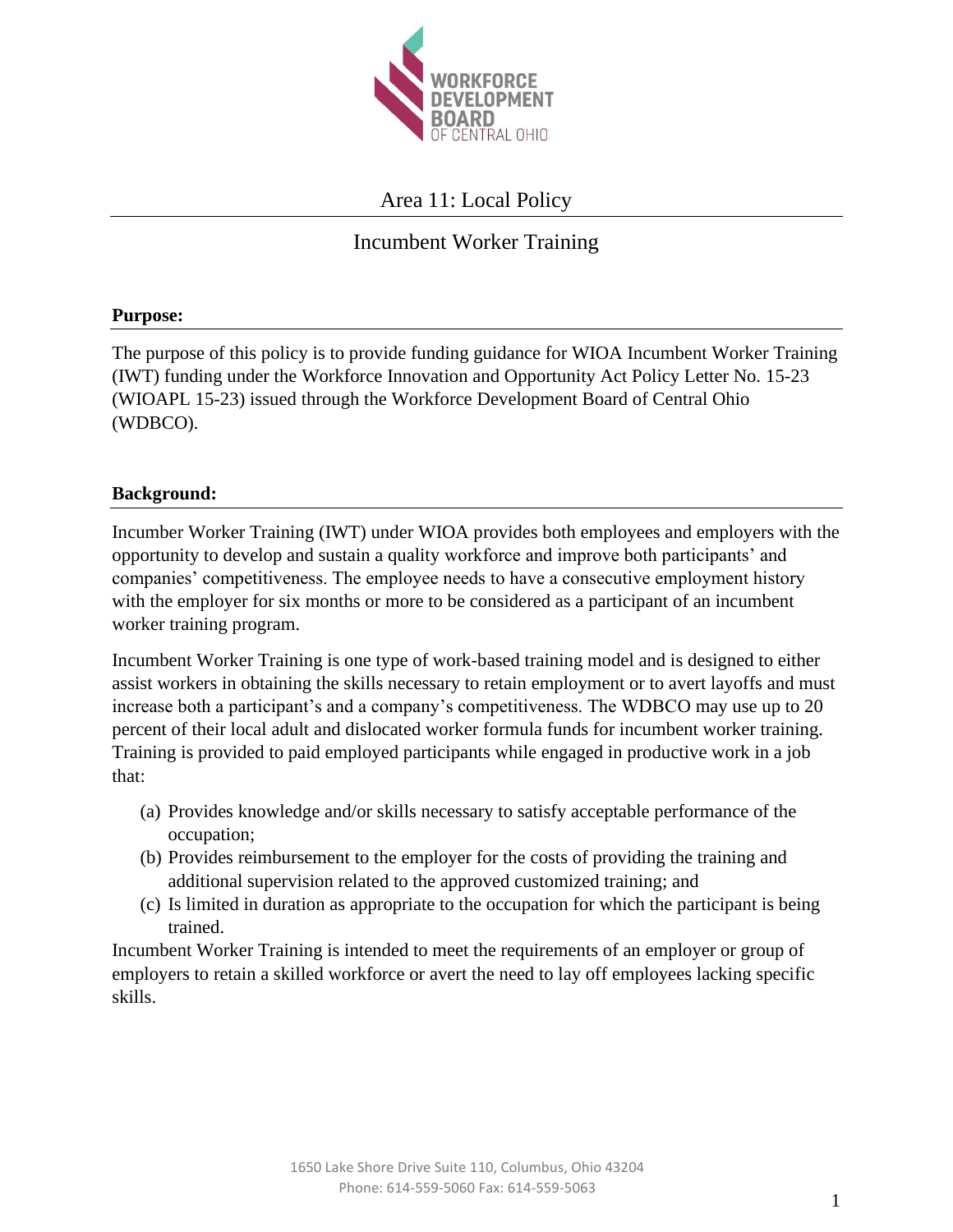### **Policy:**

### **Eligibility Requirements**

# **Participant Eligibility**

Note: Per 20 CFR 680.780, an incumbent worker does not necessarily have to meet the eligibility requirements for WIOA career and training services for the Adult or Dislocated Worker Program

For an individual to quality for the IWT under WIOA guidelines, he/she will:

- Have enrolled with the local workforce development area WIOA Adult or Dislocated Worker programs; or
- Earn \$20.00 per hour or less; and
- Be currently employed and in need of additional training to avert a layoff or be retained with the company

# **Employer Eligibility**

Eligible employers able to participate in IWT contracting include private-for-profit businesses, private non-profit organizations, and public sector employers. An employer will NOT be eligible to receive WIOA IWT training reimbursements if:

- The employer has any other individual on layoff from the same or substantially equivalent position
- The IWT would infringe upon the promotion of or displacement of any currently employed worker or a reduction in their hours
- The same or a substantially equivalent position is open due to a hiring freeze
- The positions are for seasonal employment
- The position is not full time (i.e. minimum of 32 hours per week)

Businesses are not allowed to participate in IWT due to pass or current violations of local, state, or federal law; unfair labor practices; and other conditions identified during the initial employer assessments and reviewing contract requirements, assurances, and certifications with the local WDB director or staff. Businesses that fail to meet any of the following qualifying criteria are not eligible to receive funds for incumbent worker training:

1. Businesses must not be presently debarred, suspended, proposed for disbarment, declared ineligible, or voluntarily excluded from participation in transactions by USDOL or the state of Ohio. Below are three websites that may be helpful in checking tax, environmental compliance, and debarment status.

Federal Exclusion and Debarment Site: [http://www.sam.gov](http://www.sam.gov/)

Ohio Department of Taxation: [http://www.tax.ohio.gov](http://www.tax.ohio.gov/)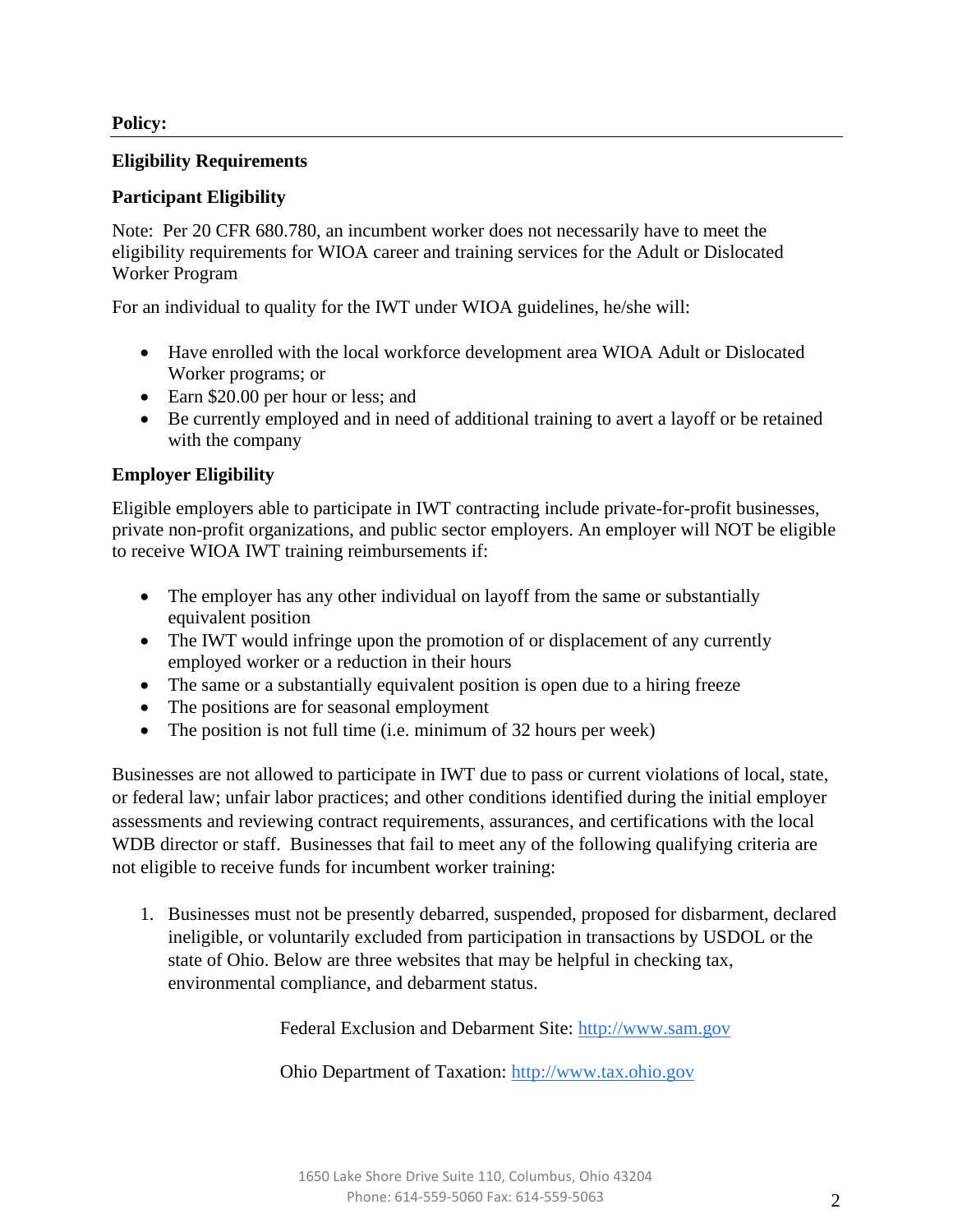#### Business Filing Search: [http://www.sos.state.oh.us](http://www.sos.state.oh.us/)

- 2. Businesses shall not have any outstanding tax liability to the state of Ohio for over six months. WDBs will require the businesses to disclose any known outstanding tax liabilities with other states prior to entering into contract. The local WDB may consider existing out-of-state violations when determining eligibility to receive incumbent worker training funds. The local WDB must document any resolution of outstanding tax liability, which may include letters from the business or from the State from which the tax liability occurred.
- 3. Businesses must ensure that they are not on the most recent list established by the Ohio Secretary of State that would identify them as having more than one unfair labor practice contempt of court finding.
- 4. Ohio businesses must have all of the approvals, licenses, or other qualifications needed to conduct business in the state and all must be current. Should this status change during the local IWT program activities and the business is disqualified from conducting business in Ohio, all training under the IWT program must cease.
- 5. Governmental entities, including the city, county and state, may not participate in the local IWT program. Health care providers that are operating as not-for-profit entities are the only allowable exceptions to this prohibition.
- 6. Businesses that have relocated to Ohio and have laid-off workers at their former location in the United States may not be considered for this program until they have been in operation at the new location for 120 days.

To verify that a business is not relocating employment from another area, a pre-award review must be undertaken and documented by the local WDB. The review must include the names under which the establishment conducts business, including predecessors and successors in interest; the name, title, and address of the company official certifying the information, and whether WIOA assistance is being sought in connection with past or impending job losses at other facilities of their company. The pre-award review should also include a review of whether appropriate notices have been filed, as required by the Worker Adjustment Retraining Notification (WARN) Act. The review may also include consultations with labor organizations and others in the affected local area(s).

7. Businesses must not have any outstanding civil, criminal or administrative fines or penalties owed to or pending in the state of Ohio.

#### **Occupational Eligibility**

IWT funding must be used on local In-Demand Occupations (IDOs) which lead to employment opportunities enabling the participant to become economically self-sufficient, benefit owning and career pathing opportunity. The IDO will contribute to the occupational development and upward mobility of the participant

At the time of completion of the IWT program, individuals must be employed in occupations that meet the following criteria: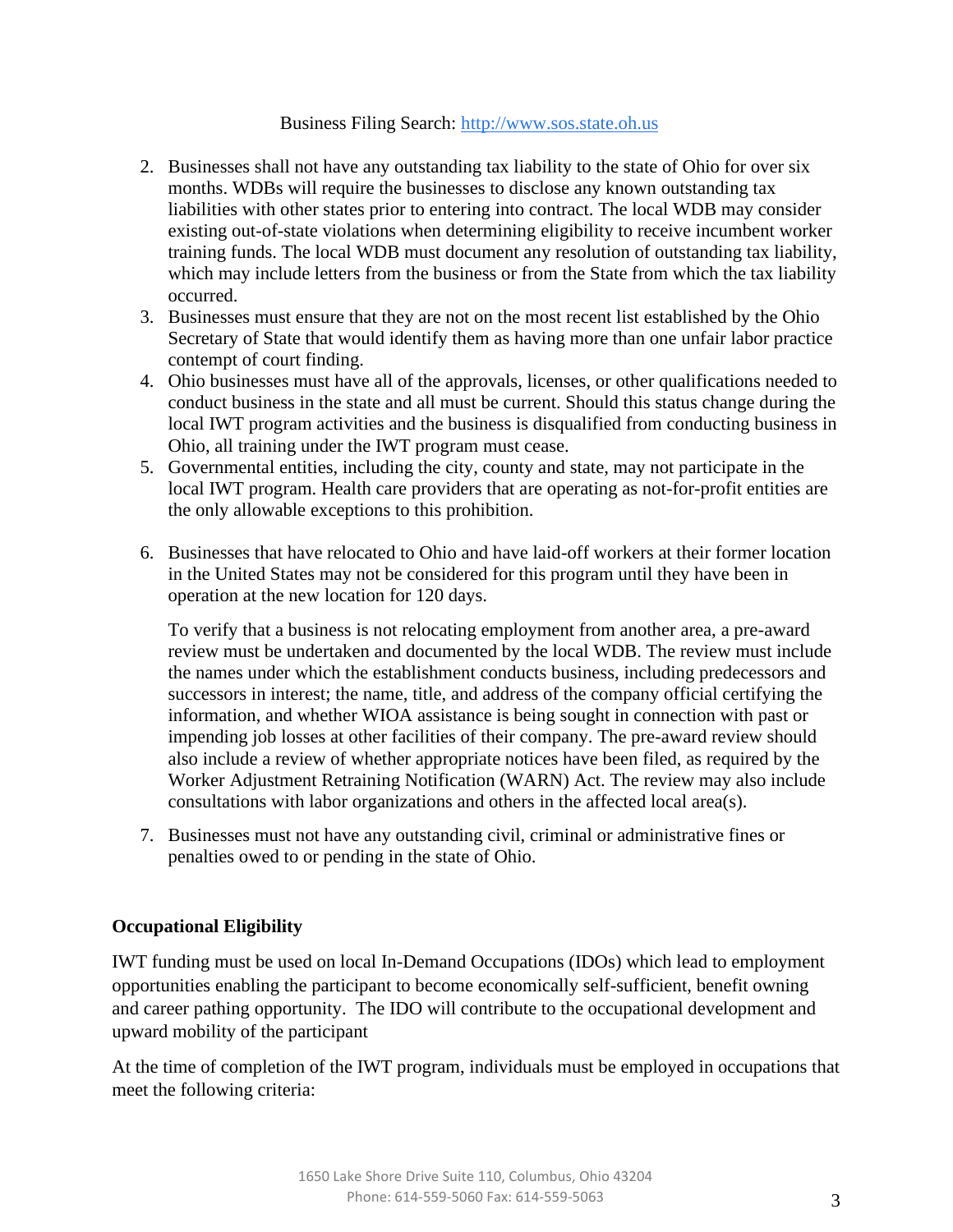- Hourly wage must be at or above the self-sufficiency wage or the employee's starting wage, if starting wage. was higher than the self-sufficient wage
- Occupation should be a local IDO (to be determined by WDBCO)
- The occupation must be a full-time permanent position following the training (minimum of 32 hours per week).

### **General WIOA Incumbent Worker Training Requirements**

- WIOA IWT contracts shall not be made with employers who have previously exhibited a pattern of failing to provide IWT participants with continued long-term employment with wages, benefits and working conditions that are equal to those provided to regular employees who have worked a similar length of time and are doing the same type of work.
- When funds are available and budgeted, WIOA IWT contracts may be written for eligible individuals when:
	- o The employee is not earning at least \$20.00 per hour. Priority in funding

will be given to those individuals not earning a self-sufficient wage as

determined by the local WDB's Self Sufficiency Policy.

- o The IWT is necessary to meet the requirements of an employer or group of employers to retain a skilled workforce or avert the need to lay off employees by assisting the workers in obtaining the skills necessary to retain employment.
- It is expected that employers that use IWT funding will maintain the employment of the individual receiving the training as a full-time employee, provide benefits and working conditions at the same level and to the same extent as other employees working a similar length of time, and doing the same type of work for at least six months following the training.
- IWT contracts will generally not be written for low skill jobs that generally would require little or no training.
- Per WIOA regulations (20 CFR 683.200(g)), "no individual may be placed in an employment activity if a member of that person's immediate family is directly supervised by or directly supervises that individual." For the purpose of this policy, the term "immediate family" includes a spouse, child, son-in-law, daughter-in-law, parent, mother-in-law, father-in-law, sibling, brother-in-law, sister-in-law, aunt, uncle, niece, nephew, stepparent, stepchild, grandparent, and grandchild.
- The training provider delivering the IWT must apply to be considered by the WDB.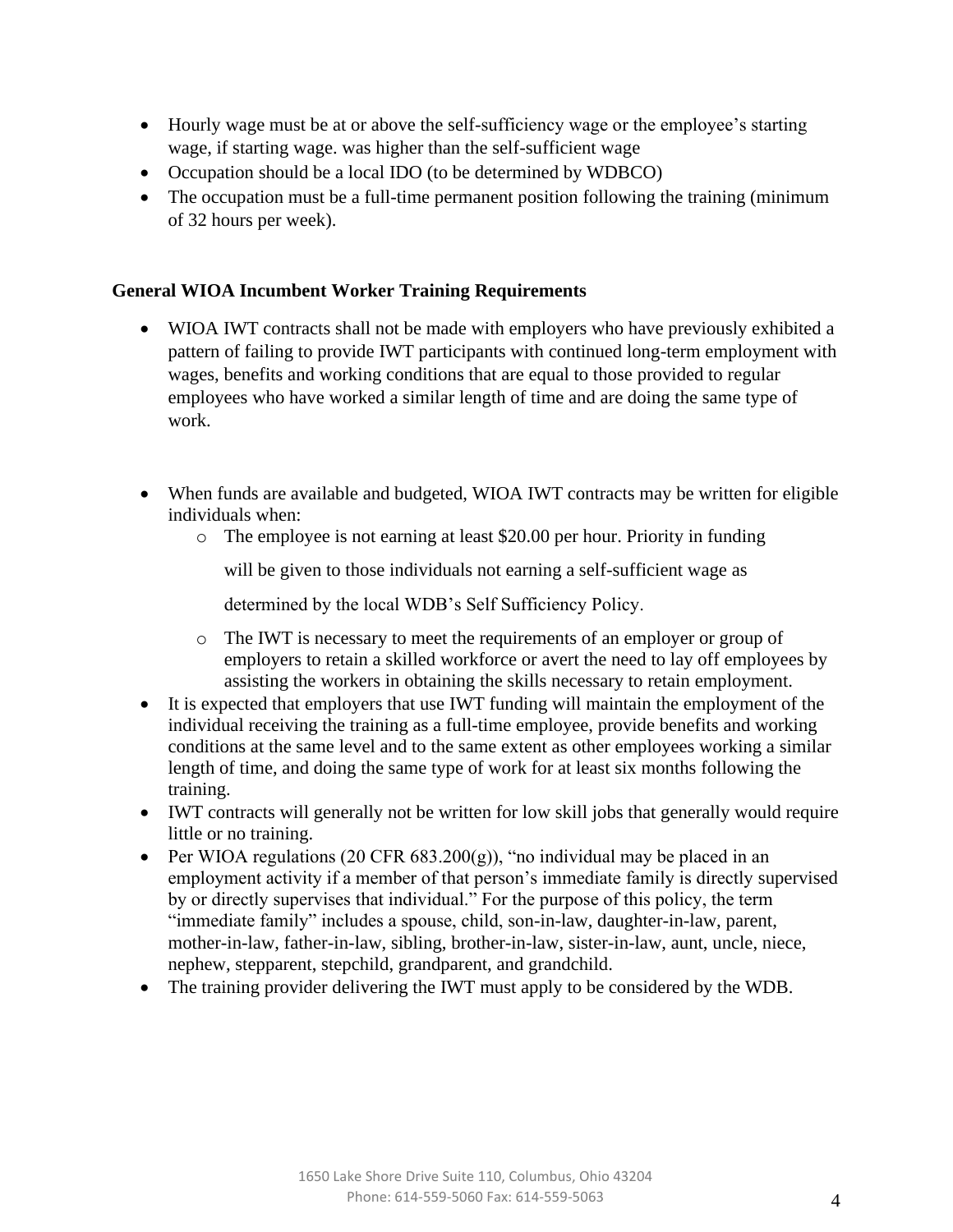# **WIOA Incumbent Worker Training Length**

The maximum time frame for an IWT is 6 months. Duration of an IWT is a function of training needed, NOT the maximum allowed under this policy. WIOA program services staff should consult with the employer and use the Occupational Information Network's (ONET) Specific Vocational Preparation Range (SVP) to determine the appropriate recommended occupational training needed.

# **WIOA Incumbent Worker Funding Levels**

Employers participating in Incumbent Worker Training are required to pay the nonfederal share (or employer share) of the cost of providing training to their incumbent workers per the sliding scale outlined below. A maximum of \$500.00 per trained worker is permitted under this policy. The WDBCO will consider exceptions to the cap on training funds and the reimbursement schedule below. The employer share may be provided in cash or in kind and may include the wages paid by the employer to a worker while the worker is attending the incumbent worker training program.

The level of reimbursement to the employer is determined by the employer size:

```
50 or fewer employees= 80% of the cost of training for the employer, up to $500.00 per 
                Incumbent Worker participant
```
51-100 employees  $= 60\%$  of the cost of training for the employer, up to \$500.00 per Incumbent Worker participant

101 or more employees= 40% of the cost of training for the employer, up to \$500.00 per Incumbent Worker participant

Employer size is determined by the number of employees at the time of the execution of the Incumbent Worker Training contract.

**WIOA incumbent worker funds may not be used to pay for the wages of workers being trained.** Funds provided under this program may be used for the cost of providing the training, including the cost of developing the training or fees for the training program or training provider.

# **Funding Exceptions**

The WDBCO is aware that extenuating circumstances may require additional funding beyond the cap outlined in the policy and will consider exceptions based on employer input. Written requests for an exception should be submitted to the WDBCO.

### **Definitions:**

Incumbent Worker Training: is one type of work-based training model and is designed to either assist workers in obtaining the skills necessary to retain employment or to avert layoffs and must increase both a participant's and a company's competitiveness. The WDBCO may use up to 20 percent of their local adult and dislocated worker formula funds for incumbent worker training.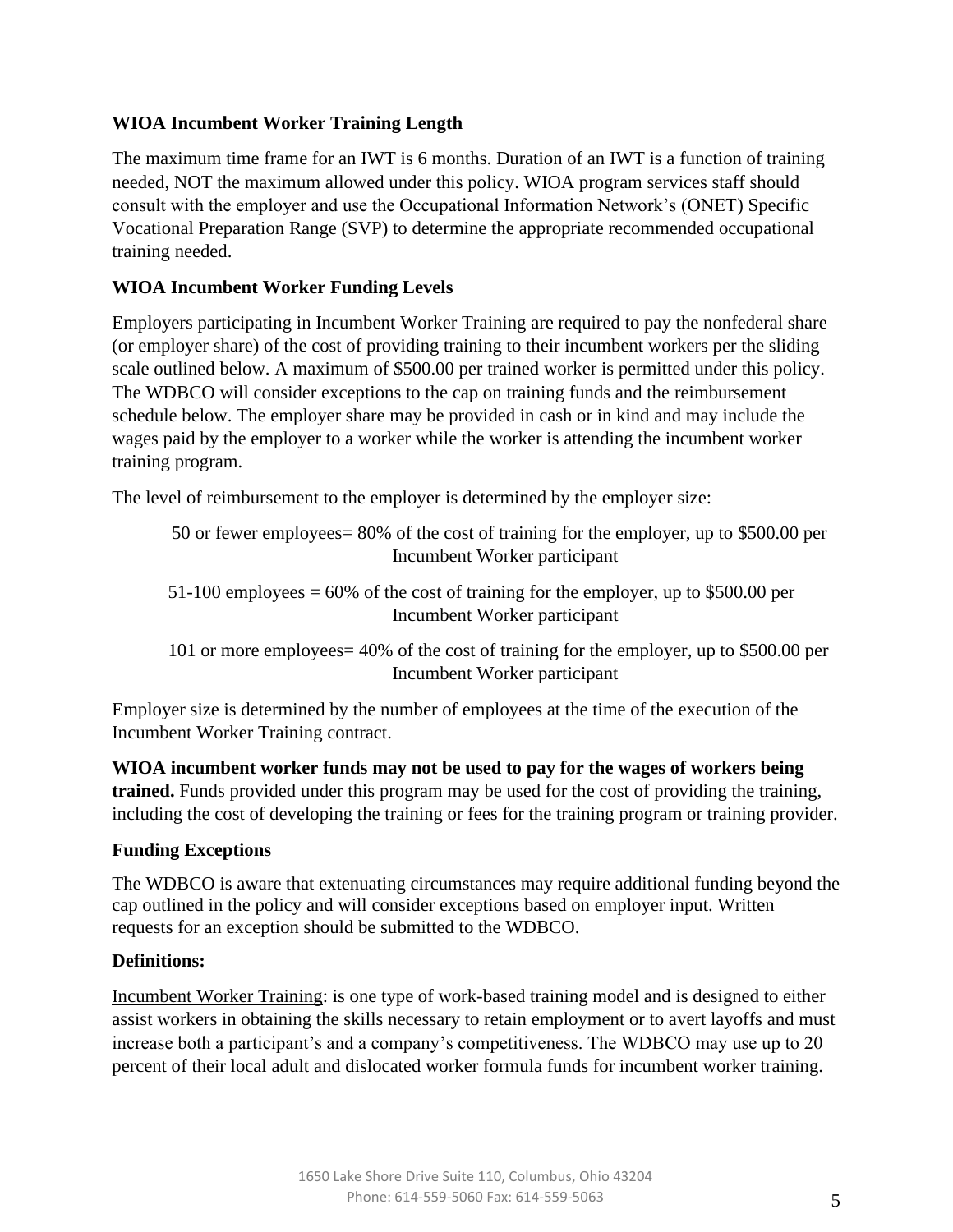Training is provided to paid employed participants while engaged in productive work in a job that:

- (a) Provides knowledge and/or skills necessary to satisfy acceptable performance of the occupation;
- (b) Provides reimbursement to the employer for the costs of providing the training and additional supervision related to the approved customized training; and
- (c) Is limited in duration as appropriate to the occupation for which the participant is being trained.

Incumbent Worker Training is intended to meet the requirements of an employer or group of employers to retain a skilled workforce or avert the need to lay off employees lacking specific skills.

### **References:**

References: WIOA  $181(a)(1)(A)$ 20 CFR 680.780 20 C.F.R. 680.420 20 CFR 680.770 – 680.840 20 CFR 683.200(g)

### **Inquiries:**

Stephanie Robinson Director, Policy & Initiatives Workforce Development Board of Central Ohio 1650 Lake Shore Drive, Suite 110 Columbus, Ohio 43204 614-559-5064

# **Approved:**

|                               | <b>WDBCO Board</b>                         | <b>WDBCO</b>                                                                    |
|-------------------------------|--------------------------------------------|---------------------------------------------------------------------------------|
| Signature:<br>Title:<br>Date: | Dewitt Harrell<br><b>WDBCO Board Chair</b> | Signature:<br>Lisa Patt-McDaniel<br>Name:<br>Title:<br>President & CEO<br>Date: |
|                               |                                            |                                                                                 |